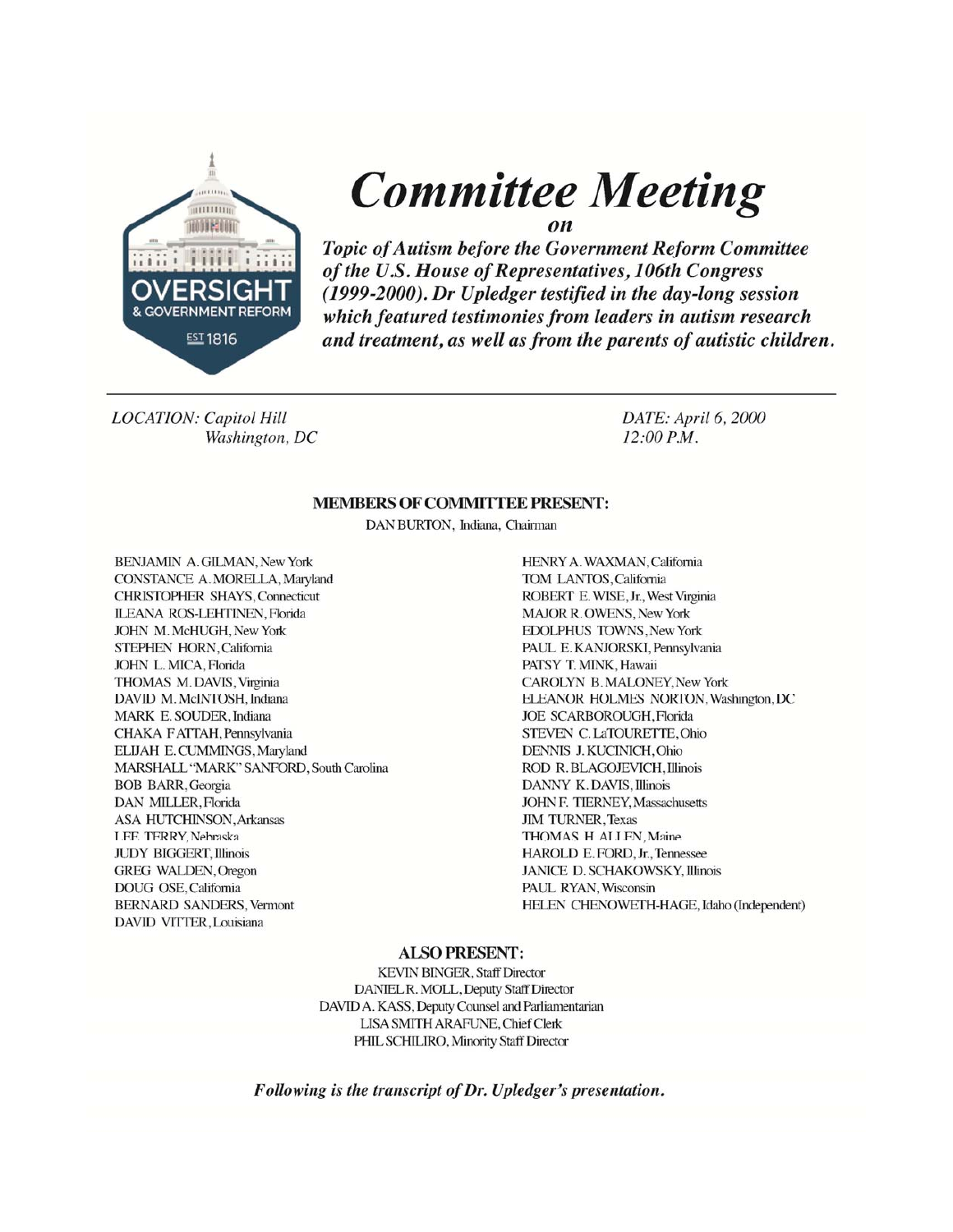# **CranioSacral Therapy and Autism: Observations, Experiences and Concepts**

## **by John E. Upledger, D.O., O.M.M.**

On April 6, 2000, Dr. Upledger testified on the topic of autism before the Government Reform Committee of the U.S. House of Representatives, 106th Congress (1999- 2000). The day-long session featured testimonies from leaders in autism research and treatment, as well as from the parents of autistic children. Following is the transcript of Dr. Upledger's presentation.

#### **An Etiologic Model for Autism**

The following model was first formulated based upon hands-on experience with autistic children, historical information gained from their parents, observations of the children's behaviors, their responses to treatments, and our laboratory results.

During the normal, physical growth period of the child's brain and cranium, it is necessary that the meningeal membranes that line the cranial vault and cover the surface of the brain grow and expand in synchrony with the growth of these structures in order to accommodate the natural maturation process. For some reason the meningeal membranes, especially the dura mater, lose their accommodative growth abilities, thereby disrupting the normal expansion of brain and cranial vault. This loss of accommodative quality of the dura mater is most likely due to biochemical changes in its make-up. These biochemical changes may be the result of febrile stressor episodes for any reason, such as viral infections, vaccine reactions and so on.

The manual stretching of the restrictive dura mater by the use of CranioSacral Therapy techniques has provided impressive improvement in autism. The therapy must be continued until the child has reached full

growth, because once the dura mater has lost its accommodative ability, it must be physically stretched by a therapist. CranioSacral Therapy accomplishes this task non-invasively by using the various related bones to which the dura mater attaches as handles to stretch the membranes.

### **Background**

In the fall of 1976, as a clinician-researcher at Michigan State University (MSU), I began a study of autism at the Genessee County Center for Autistic Children in Flint, Michigan. My co-investigators included Ernest Retzlaff, Ph.D.in neurophysiology, Jon Vredevoogd, M.F.A. associate professor of design at MSU, and a wide array of graduate students in the MSU colleges of osteopathic and allopathic medicine, as well as a few in the department of psychology. Our research project lasted three school years (September – June). We worked onsite two days per week during these school years. The center for autism was a day school and it was closed during the summer. We consistently averaged 28 to 30 autistic children in our program. About two-thirds of these children were in this study for at least two of the three years.

The grant support for the study was awarded on an annual basis. It is my understanding that the monies originated from NIMH and were funneled to me as principal investigator via the state of Michigan and Genessee County. The funding ended at the end of the third year quite abruptly. My understanding at that time was that the state chose to put the monies into other more pressing projects. I was told by the Genessee County officials that autism was not the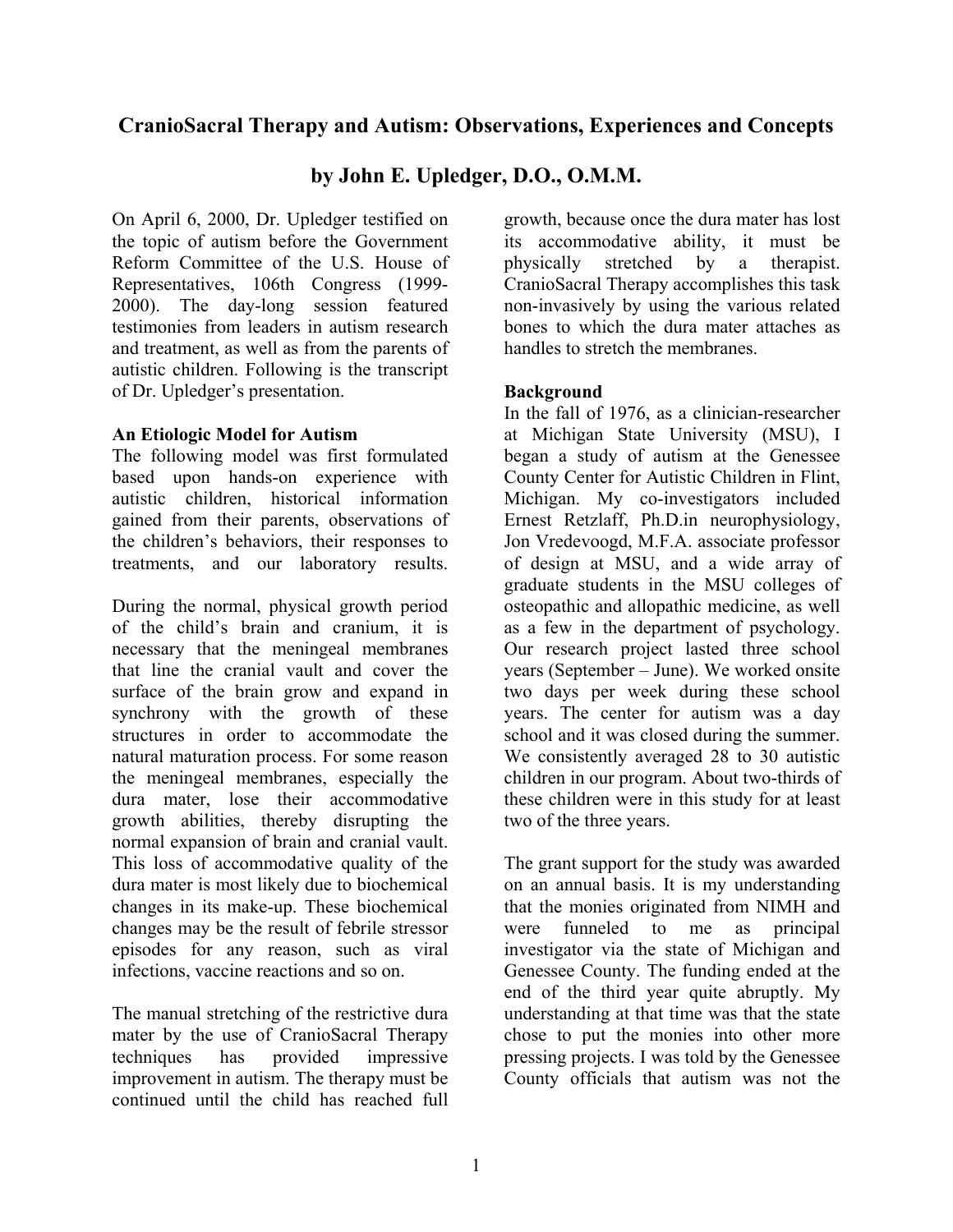highest priority and that the tax base in the state was not very stable.

During these three years and subsequently, I saw private patients diagnosed as autistic coming from a variety of sources. These children were seen at the university clinic.

After leaving MSU in 1983 I moved to Florida where, in 1985, we founded The Upledger Institute. During the interim, 1983 to 1985, I developed a prototype wholistic healthcare center for Unity Church of Palm Beach. During this period with Unity Church I treated only a few autistic children. Shortly after The Upledger Institute was begun we developed a one-week intensive treatment program for autistic children, which is still in operation. It is offered three or four times each year for only autistic children. The program is a five-day week, with approximately six hours per day of hands-on treatment. Parents are included and offered training in the treatment and management of their autistic children.

Since the beginning of my work with autistic children, CranioSacral Therapy has been the main therapeutic focus, coupled with nutritional supplements as they seem indicated.

#### **Observations**

Since my first experiences with autistic children I have made several observations that have been consistent and have influenced my concepts of etiology and therapeutic management.

These observations are as follows:

Historically, the onset of autistic behaviors is often preceded by some sort of febrile episode. This febrile episode occurs most often about two weeks prior to the parent noticing behavioral changes. However, the time between the fever and the onset of

noticed symptoms may vary from a few days up to a few months. Certainly, the length of time reported is dependent upon the powers of observation by the parents, their level of denial and so on. The fever could be resultant to viral infection, a vaccine reaction or any other cause. Our historical information comes from parents interviewed by me personally in the US, Canada, England and Belgium. In all of these places I took histories from parents. I also evaluated the children from a craniosacral system perspective.

Some of the behaviors observed in autistic children are attempts to change/correct physiological and/or anatomical dysfunctions that may be causing pain or discomfort. Many autistic children are known to bang their heads, chew on their wrists and/or the bases of their thumbs until deep tissue (tendon sheath) is visible, and/or they may suck on their thumbs so vigorously that the front upper teeth begin to displace forward. Actually, these thumb-sucking children are pressing on the roof of the mouth as hard as they can.

We have observed that, when specific corrections of the craniosacral system are successfully carried out, these behaviors spontaneously cease. It is my opinion that the head-banging child is trying to release a compressive force in the head that is quite painful. When we release this compression, head banging stops. This compression is from the front to the back of the head.

Regarding the chewing on the wrist and thumb base, there are three theoretical possibilities that may be valid. First, this self-mutilating activity may be a substitution of a controlled pain that overrides and is more acceptable than a head pain that is not controllable. Second, the self-mutilation may also serve to stimulate the synthesis and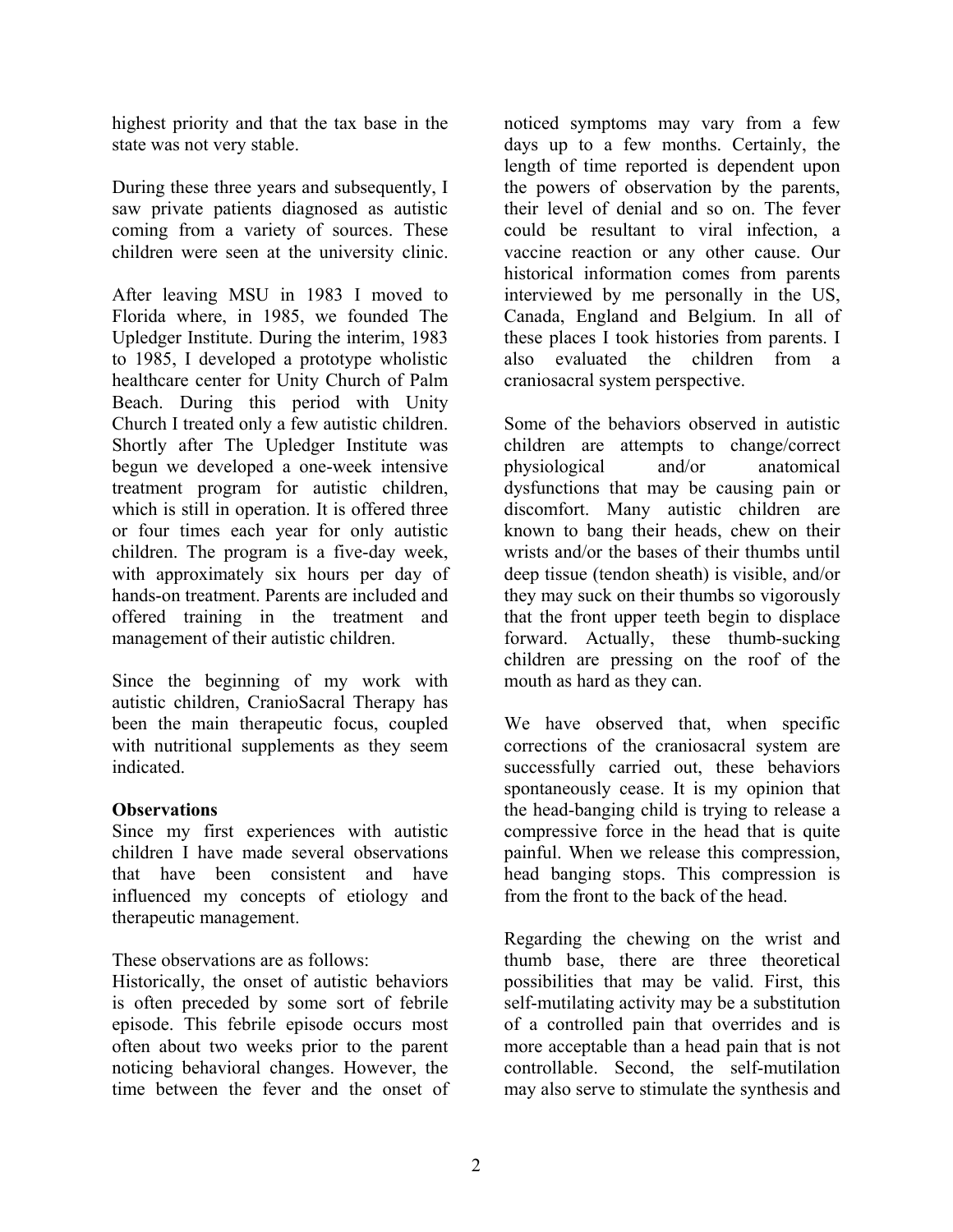release of the natural pain relievers (endorphins) that are nature's way of offering relief from pain biochemically. Also, there is a gate theory of pain developed by Melzack and Wall that suggests that, when the quantity of pain impulses coming into the brain exceeds an upper threshold, all impulses are blocked from entry into pain-perception centers in the brain. The autistic child may have found that when he/she inflicts more and more injury/pain upon himself/herself, the pain is no longer present.

I have seen consistently that, when we are able to release reactions of the membranous lining of the floor of the cranial vault in a front to back direction, these "autistic" behaviors (listed above) disappear "spontaneously."

It was consistently observed that CranioSacral Therapy directed at alleviation of abnormal transverse (side to side) compression of the cranial vault resulted in the child immediately demonstrating love and affection. The child will often hug and kiss the therapist after the compression has been released. Subsequently, improved socialization is often demonstrated by showing love and affection to parents and caretakers, as well as beginning to interact with other children and adults, whereas previously their interactions were with inanimate objects. Additionally, during the CranioSacral Therapy session the child often releases a lot of emotion.

Thermographic monitoring of the autistic child's hand during successful but basic CranioSacral Therapy sessions demonstrates hand warming, often as much as 2 to 3 degrees Farenheit. This offers evidence of increased blood flow to the hand resultant to the CranioSacral Therapy that is applied to the head. The increased blood flow is

necessarily related to relaxation of the autonomic (sympathetic) nerve control of the blood vessels. This sympathetic nervous system relaxation results in a reduction of internal physiological and emotional stress factors.

It has been noted that most autistic children are very shallow breathers. While working at the Genessee County Center for Autism, I had the children breath 10% carbon dioxide in 90% oxygen for about five minutes in the morning, five days per week. This seemed to enhance the breathing activity for an extended period of time after the five-minute session was completed.

Hair analysis for toxic minerals was done on all children in the Genessee County study. We could see no consistent patterns of abnormality in mineral levels in the hair of the children.

Extensive blood analysis was done on all children in the Genessee County study. This analysis included standard blood-cell counts, routine blood-chemistry studies, isoenzyme studies, and protein electrophoresis studies. No consistent patterns of abnormality were seen.

Ultimately, all of our examinations consistently revealed that the intracranial membranes were very tight. Our findings suggested that for some reason the meningeal intracranial membranes, especially the dura mater that is very tough and waterproof, were not expanding along with the normal growth of the skull bones and the brain. I tested this concept by examining 63 children who had been rated as either autistic or childhood schizophrenic by Dr. Bernard Rimland who directed the Child Behavioral Research Center in San Diego. I had seen none of these children, nor their records, previously. I was able to pick out the autistic children from the sample